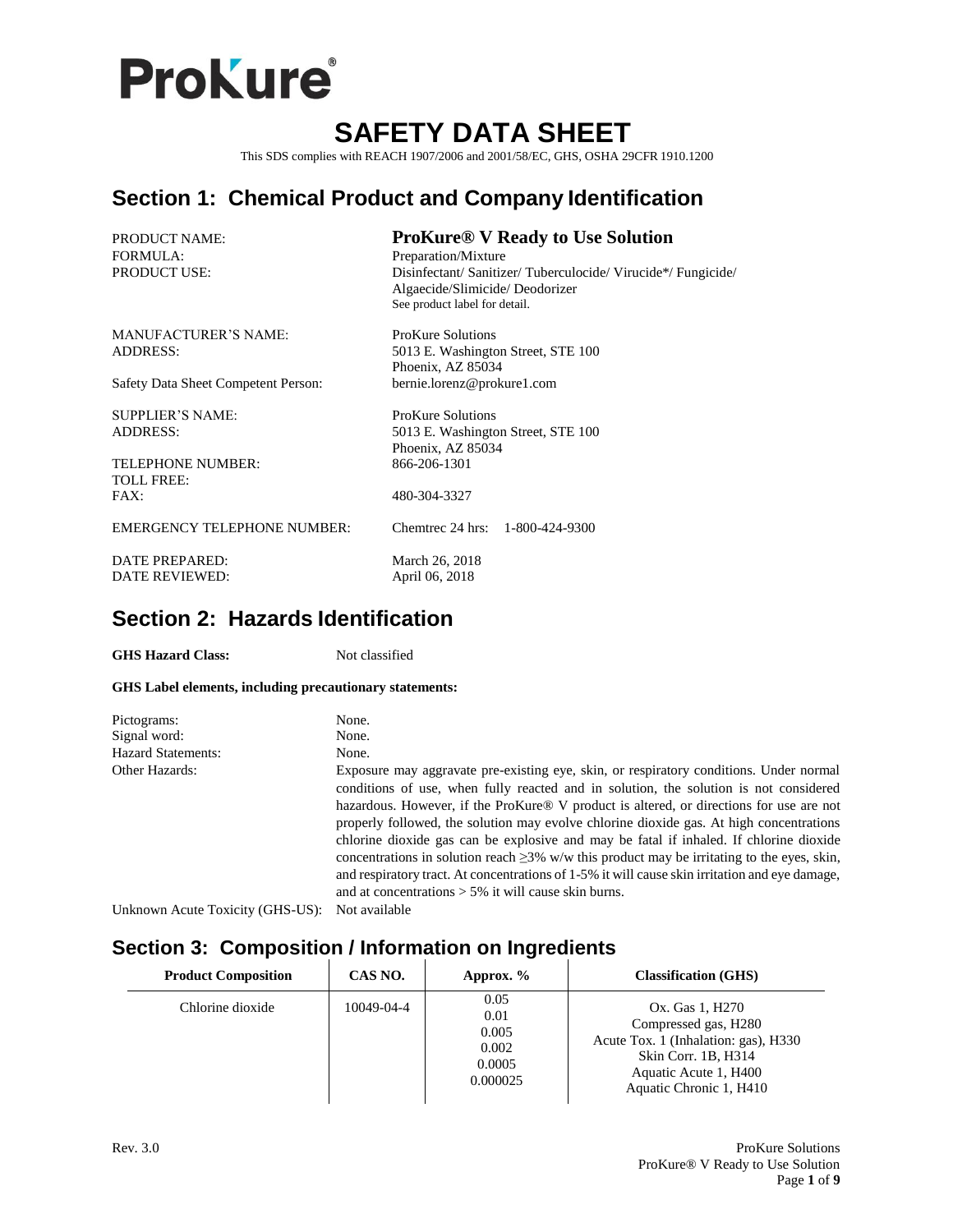## **ProKure**®

Full text of H-phrases: see Section 16. \*Reference product labeling to achieve desired weight percent based on dilution.

### **Section 4: First Aid Measures**

| <b>Description of First Aid Measures</b>                    |                                                                                                                                                        |  |
|-------------------------------------------------------------|--------------------------------------------------------------------------------------------------------------------------------------------------------|--|
| <b>General:</b>                                             | Never give anything by mouth to an unconscious person. If you feel unwell, seek<br>medical advice (show the label where possible).                     |  |
| Inhalation:                                                 | When symptoms occur: go into open air and ventilate suspected area. Obtain<br>medical attention if breathing difficulty persists.                      |  |
| <b>Skin Contact:</b>                                        | Remove contaminated clothing. Drench affected area with water for at least 15<br>minutes. Obtain medical attention if irritation develops or persists. |  |
| <b>Eve Contact:</b>                                         | Rinse cautiously with water for at least 15 minutes. Remove contact lenses, if<br>present and easy to do. Continue ringing. Obtain medical attention.  |  |
| <b>Ingestion:</b>                                           | Rinse mouth. Do NOT induce vomiting. Obtain medical attention.                                                                                         |  |
| Most important symptoms and effects, both acute and delayed |                                                                                                                                                        |  |
| General:                                                    | Not expected to present a significant hazard under anticipated conditions of                                                                           |  |
|                                                             | normal use                                                                                                                                             |  |
| <b>Symptoms/Injuries After Inhalation:</b>                  | Prolonged exposure may cause irritation.                                                                                                               |  |

|                                              | normal use                                    |
|----------------------------------------------|-----------------------------------------------|
| <b>Symptoms/Injuries After Inhalation:</b>   | Prolonged exposure may cause irritation.      |
| <b>Symptoms/Injuries After Skin Contact:</b> | Prolonged exposure may cause skin irritation. |
| <b>Symptoms/Injuries After Eve Contact:</b>  | May cause slight irritation to eyes.          |
| <b>Symptoms/Injuries After Ingestion:</b>    | Ingestion may cause adverse effects.          |
| <b>Chronic Symptoms:</b>                     | None known.                                   |

#### **Indication of any immediate medical attention and special treatment needed**

Symptoms may be delayed. If exposed or concerned, get medical advice and attention. If medical advice is needed, have product container or label at hand.

## **Section 5: Fire-fighting Measures**

| <b>Extinguishing Media</b><br>Suitable extinguishing media: | Use extinguishing media appropriate for surrounding fire. Water spray.                                                                         |
|-------------------------------------------------------------|------------------------------------------------------------------------------------------------------------------------------------------------|
| Unsuitable extinguishing media                              | Do not use a heavy water stream. Use of heavy stream of water may spread fire                                                                  |
| Special hazards arising from the substance or mixture       |                                                                                                                                                |
| <b>Fire Hazard:</b>                                         | Not considered flammable but may burn at high temperatures. Contains an<br>oxidizing material which in high concentration may accelerate fire. |
| <b>Explosion Hazard:</b>                                    | Product is not explosive. Product is not explosive but may evolve explosive<br>chlorine dioxide gas when pressurized                           |
| <b>Advice for Firefighter</b>                               |                                                                                                                                                |
| <b>Precautionary Measures Fire:</b>                         | Exercise caution when fighting any chemical fire.                                                                                              |
| <b>Firefighter Instructions:</b>                            | Use water spray or fog for cooling exposed containers. Do not breatherfumes<br>from fires or vapors from decomposition.                        |
| <b>Protective actions fire-fighters</b>                     | Do not enter fire area without proper protective equipment, including respiratory<br>protection                                                |
| <b>Hazard Combustion Products:</b>                          | Chlorine dioxide, chlorine gas.                                                                                                                |
| <b>Further information</b>                                  | Risk of explosion if heated under confinement.                                                                                                 |
|                                                             |                                                                                                                                                |

**Reference to Other Sections** Reference to Section 9 for flammability properties.

## **Section 6: Accidental Release Measures**

### **Personal precautions, protective equipment, and emergency procedures**

Avoid prolonged contact with eyes, skin and clothing. Avoid breathing (vapor, mist, spray).

| <b>For Non-Emergency Personnel</b> |
|------------------------------------|
| <b>Protective Equipment:</b>       |
| <b>Fmergency Procedures</b>        |

Use appropriate personal protection equipment (PPE). **Emergency Procedures:** Evacuate unnecessary personnel.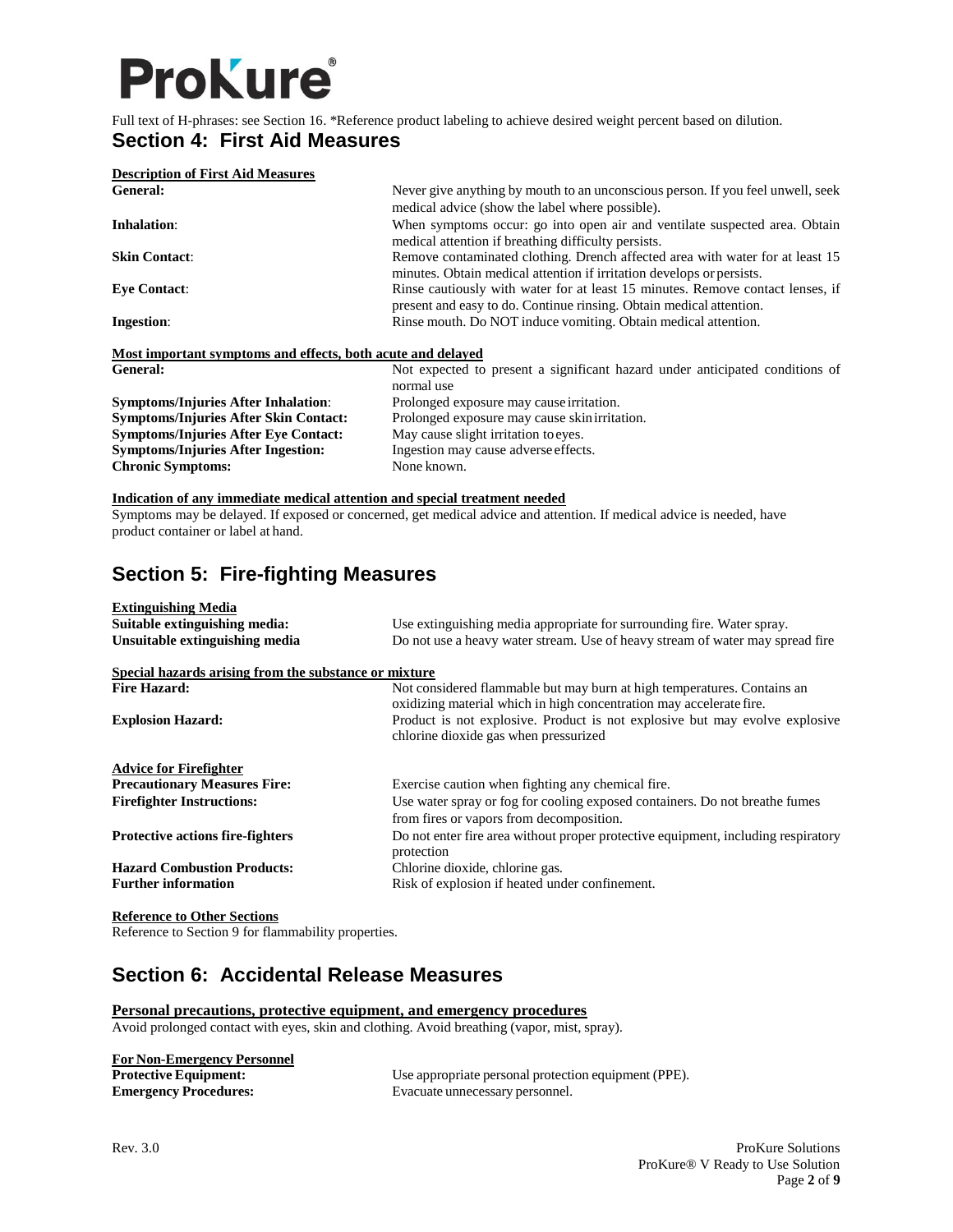

**For Emergency Personnel**

**Protective Equipment:** Use appropriate personal protection equipment (PPE).<br> **Exacuate unnecessary personnel.** Evacuate unnecessary personnel.

#### **Environmental Precautions**

Prevent entry to sewers and public waters.

### **Methods and materials for containment and cleaning up**

| For containment:                   | Contain any spills with dikes or absorbents to prevent migration and entry into        |
|------------------------------------|----------------------------------------------------------------------------------------|
|                                    | sewers or streams.                                                                     |
| <b>Methods for Cleaning Up:</b>    | Clean up spills immediately and dispose of waste safely. Absorb and/or contain         |
|                                    | spill with inert material. If spilled directly onto the ground, remove sufficient soil |
|                                    | to ensure material is fully recovered. Transfer spilled material to a suitable         |
|                                    | container for disposal. Contact competent authorities after a spill.                   |
| <b>Reference to other Sections</b> |                                                                                        |

See Heading 8. Exposure controls and personal protection. See Section 13, Disposal Considerations.

## **Section 7: Handling and Storage**

| <b>Precautions for safe handling:</b>                        |                                                                                                                                                             |
|--------------------------------------------------------------|-------------------------------------------------------------------------------------------------------------------------------------------------------------|
| <b>Precautions for Safe Handling:</b>                        | Wash hands and other exposed areas with mild soap and water before eating,<br>drinking or smoking and when leaving work. Avoid prolonged contact with eyes, |
|                                                              | skin and clothing. Avoid breathing vapors, mist, and spray.                                                                                                 |
| <b>Hygiene Measures:</b>                                     | Handle in accordance with good industrial hygiene and safety procedures.                                                                                    |
| Conditions for safe storage, including any incompatibilities |                                                                                                                                                             |
| <b>Technical Measures:</b>                                   | Comply with applicable regulations.                                                                                                                         |
| <b>Storage Conditions:</b>                                   | Keep container closed when not in use. Store in dry, cool and well-ventilated place.                                                                        |
|                                                              | Keep/store away from direct sunlight, extremely high or low temperatures and<br>incompatible materials.                                                     |
| <b>Incompatible Materials:</b>                               | Strong acids, strong bases, strong oxidizers. Reducing agents. Organic                                                                                      |
|                                                              | materials                                                                                                                                                   |
| <b>Specific Uses:</b>                                        | Disinfectant/Sanitizer/Tuberculocide/Virucide/Fungicide/Algaecide/Slimicide/                                                                                |
|                                                              | Deodorizer                                                                                                                                                  |

## **Section 8: Exposure Controls/Personal Protection**

#### **Control Parameters**

For substances listed in section 3 that are not listed here, there are no established Exposure limits from the manufacturer, supplier, importer, or the appropriate advisory agency including: ACGIH (TLV), AIHA (WEEL), NIOSH (REL), OSHA (PEL), Canadian provincial governments, or the Mexican government

#### **Chlorine dioxide (CAS#10049-04-4)**

| <b>Mexico</b>    | OEL TWA $(mg/m3)$                      | $0.3 \text{ mg/m}^3$ |
|------------------|----------------------------------------|----------------------|
| <b>Mexico</b>    | OEL TWA (ppm)                          | $0.1$ ppm            |
| <b>Mexico</b>    | OEL STEL (mg/m <sup>3</sup> )          | $0.9 \text{ mg/m}^3$ |
| <b>Mexico</b>    | OEL STEL (ppm)                         | $0.3$ ppm            |
| <b>USA ACGIH</b> | <b>ACGIH TWA (ppm)</b>                 | $0.1$ ppm            |
| <b>USA ACGIH</b> | ACGIH STEL (ppm)                       | $0.3$ pp             |
| <b>USA OSHA</b>  | OSHA PEL (TWA) (mg/m <sup>3</sup> )    | $0.3 \text{ mg/m}^3$ |
| <b>USA OSHA</b>  | OSHA PEL (TWA) (ppm)                   | $0.1$ ppm            |
| <b>USA NIOSH</b> | NIOSH REL $(TWA)$ (mg/m <sup>3</sup> ) | $0.3 \text{ mg/m}^3$ |
| <b>USA NIOSH</b> | NIOSH REL (TWA) (ppm)                  | $0.1$ ppm            |
| <b>USA NIOSH</b> | NIOSH REL (STEL) $(mg/m3)$             | $0.9 \text{ mg/m}^3$ |
| <b>USA NIOSH</b> | NIOSH REL (STEL) (ppm)                 | $0.3$ ppm            |
| <b>USA IDLH</b>  | $US$ IDLH $(ppm)$                      | 5 ppm                |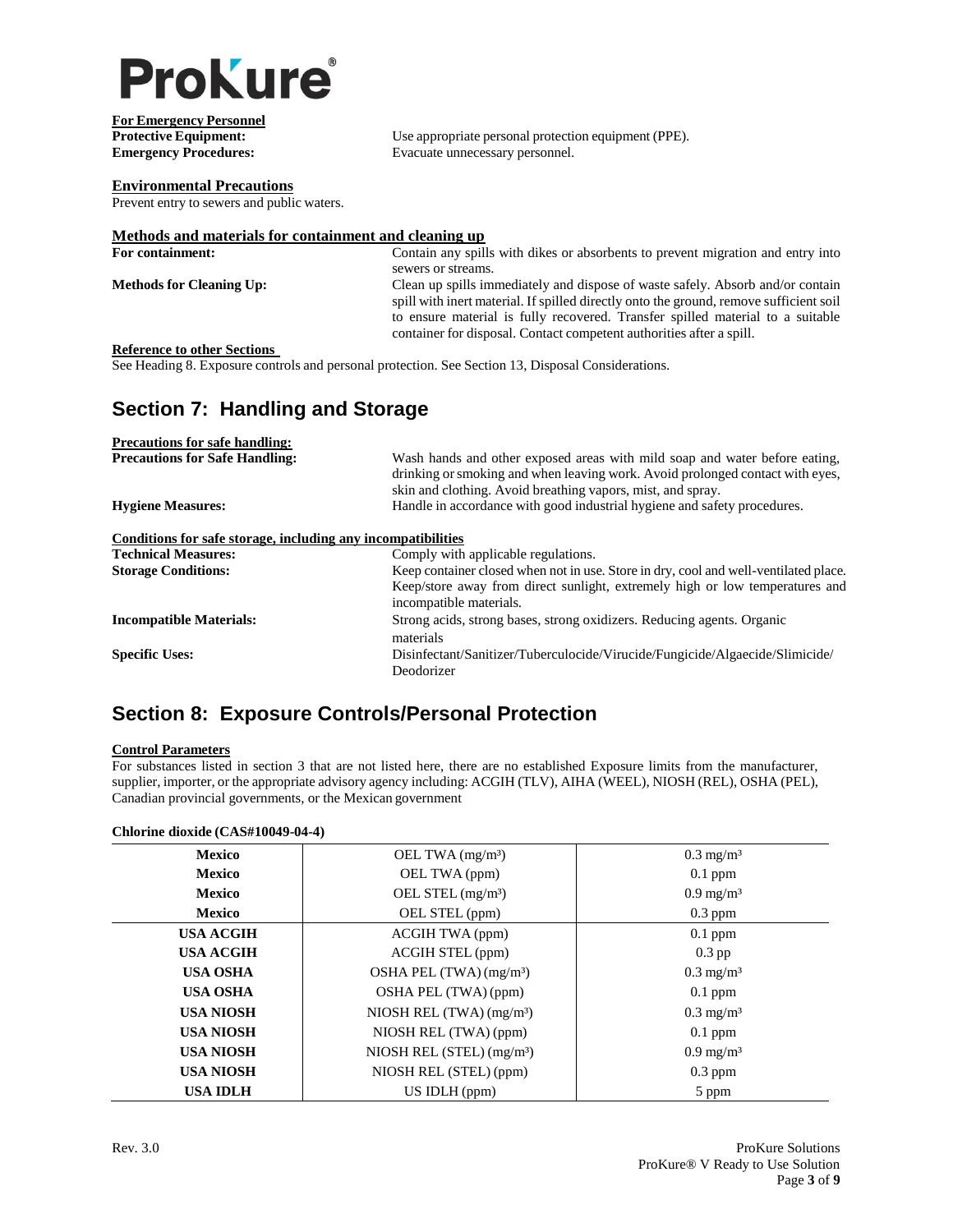# **ProKure**®

| <b>Alberta</b>               | OEL STEL (mg/m <sup>3</sup> ) | $0.8$ mg/m <sup>3</sup>  |
|------------------------------|-------------------------------|--------------------------|
| <b>Alberta</b>               | OEL STEL (ppm)                | $0.3$ ppm                |
| Alberta                      | OEL TWA (mg/m <sup>3</sup> )  | $0.3$ mg/m <sup>3</sup>  |
| <b>Alberta</b>               | OEL TWA (ppm)                 | $0.1$ ppm                |
| <b>British Columbia</b>      | OEL STEL (ppm)                | $0.3$ ppm                |
| <b>British Columbia</b>      | OEL TWA (ppm)                 | $0.1$ ppm                |
| Manitoba                     | OEL STEL (ppm)                | $0.3$ ppm                |
| Manitoba                     | OEL TWA (ppm)                 | $0.1$ ppm                |
| <b>New Brunswick</b>         | OEL STEL (mg/m <sup>3</sup> ) | $0.83$ mg/m <sup>3</sup> |
| <b>New Brunswick</b>         | OEL STEL (ppm)                | $0.3$ ppm                |
| <b>New Brunswick</b>         | OEL TWA (mg/m <sup>3</sup> )  | $0.28$ mg/m <sup>3</sup> |
| <b>New Brunswick</b>         | OEL TWA (ppm)                 | $0.1$ ppm                |
| Newfoundland & Labrador      | OEL STEL (ppm)                | $0.3$ ppm                |
| Newfoundland & Labrador      | OEL TWA (ppm)                 | $0.1$ ppm                |
| <b>Nova Scotia</b>           | OEL STEL (ppm)                | $0.3$ ppm                |
| <b>Nova Scotia</b>           | OEL TWA (ppm)                 | $0.1$ ppm                |
| <b>Nunavut</b>               | OEL STEL (mg/m <sup>3</sup> ) | $0.82$ mg/m <sup>3</sup> |
| <b>Nunavut</b>               | OEL STEL (ppm)                | $0.3$ ppm                |
| <b>Nunavut</b>               | OEL TWA (mg/m <sup>3</sup> )  | $0.27$ mg/m <sup>3</sup> |
| <b>Nunavut</b>               | OEL TWA (ppm)                 | $0.1$ ppm                |
| <b>Northwest Territories</b> | OEL STEL (ppm)                | $0.3$ ppm                |
| <b>Northwest Territories</b> | OEL TWA (ppm)                 | $0.1$ ppm                |
| Ontario                      | OEL STEL (ppm)                | $0.3$ ppm                |
| Ontario                      | OEL TWA (ppm)                 | $0.1$ ppm                |
| <b>Prince Edward Island</b>  | OEL STEL (ppm)                | $0.3$ ppm                |
| <b>Prince Edward Island</b>  | OEL TWA (ppm)                 | $0.1$ ppm                |
| Québec                       | $VECD$ (mg/m <sup>3</sup> )   | $0.83$ mg/m <sup>3</sup> |
| Québec                       | VECD (ppm)                    | $0.3$ ppm                |
| Québec                       | VEMP $(mg/m3)$                | $0.28$ mg/m <sup>3</sup> |
| Québec                       | VEMP (ppm)                    | $0.1$ ppm                |
| <b>Saskatchewan</b>          | OEL STEL (ppm)                | $0.3$ ppm                |
| Saskatchewan                 | OEL TWA (ppm)                 | $0.1$ ppm                |
| Yukon                        | OEL STEL (mg/m <sup>3</sup> ) | $0.9$ mg/m <sup>3</sup>  |
| Yukon                        | OEL STEL (ppm)                | $0.3$ ppm                |
| Yukon                        | OEL TWA (mg/m <sup>3</sup> )  | $0.3$ mg/m <sup>3</sup>  |
| Yukon                        | OEL TWA (ppm)                 | $0.1$ ppm                |

**Exposure Controls**

**Hand Protection:** Wear protective gloves. **Eye Protection:** Chemical safety goggles. **Skin and Body Protection:** Wear suitable protective clothing. **Environmental Exposure Controls:** Avoid release to the environment.

Emergency eye wash fountains and safety showers should be available in the immediate vicinity of any potential exposure. Ensure adequate ventilation, especially in confined areas. Ensure all national/local regulations are observed. **Personal Protective Equipment:** Gloves, protective clothing, protective goggles. Insufficient ventilation: wear respiratory protection.



**Materials for Protective Clothing:** Chemically resistant materials and fabrics. **Respiratory Protection:** In case of insufficient ventilation, wear suitable respiratory equipment.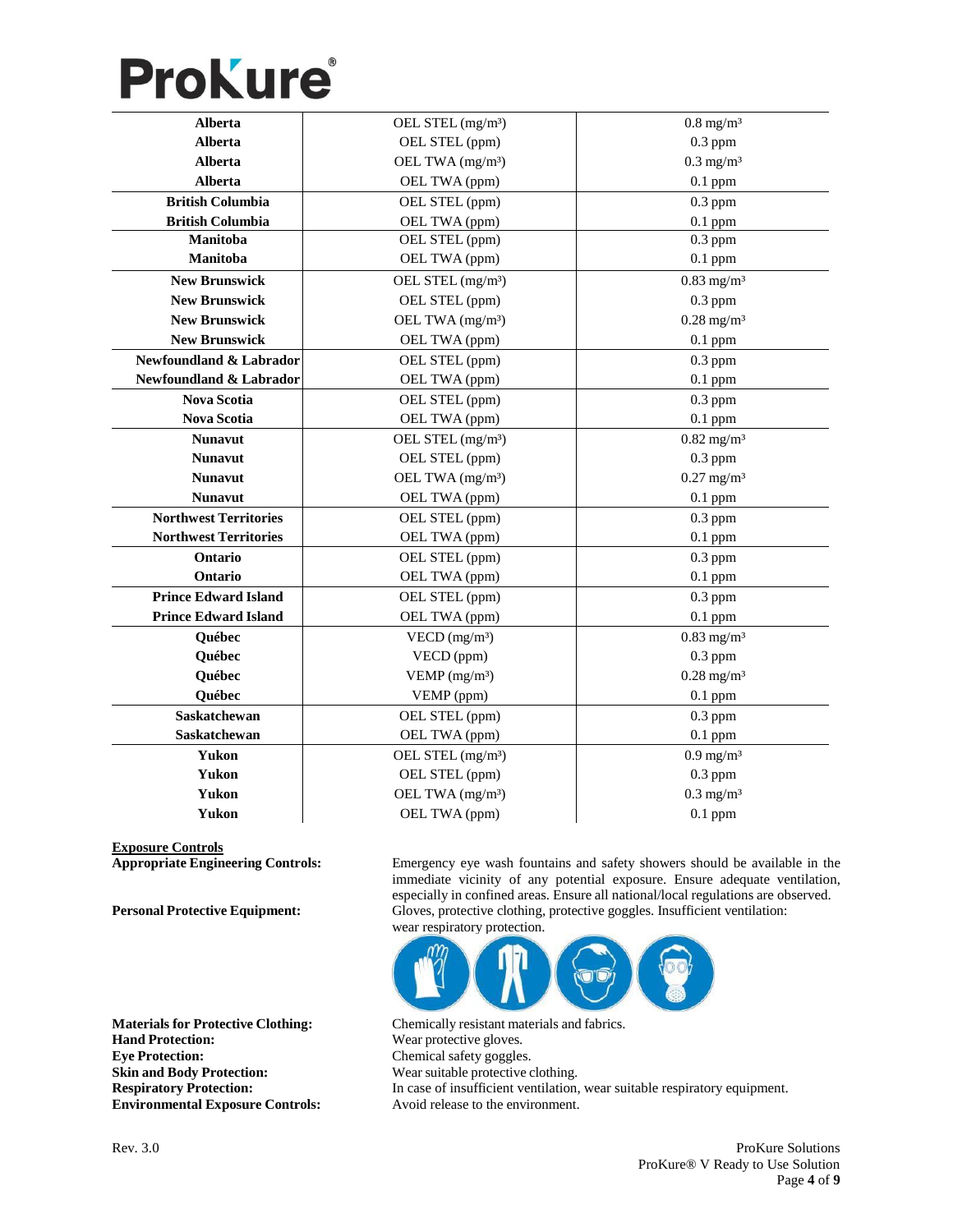

**Other Information:** Recommended to wear NIOSH/MHSA-approved respirator for chlorine dioxide when working with stock (500 ppm) solution in open container. When using, do not eat, drink or smoke.

## **Section 9: Physical and Chemical Properties**

| Appearance – Color:                                       | Light clear yellow                                                    |
|-----------------------------------------------------------|-----------------------------------------------------------------------|
| <b>Physical State:</b>                                    | Liquid                                                                |
| Odor:                                                     | Chlorine                                                              |
| pH:                                                       | Not available                                                         |
| <b>Melting Point/Freezing Point:</b>                      | Not available                                                         |
| <b>Initial Boiling Point and Boiling Range:</b>           | Not available                                                         |
| <b>Flash Point:</b>                                       | Not available                                                         |
| <b>Evaporation Rate:</b>                                  | Not available                                                         |
| <b>Flammability (Solid, gas):</b>                         | Not available                                                         |
| <b>Upper/Lower Flammability or Explosive Limits:</b>      | Not available                                                         |
| <b>Vapor Pressure:</b>                                    | Not available                                                         |
| <b>Vapor Density</b>                                      | Not available                                                         |
| <b>Relative Density (@25C)</b>                            | Not available                                                         |
| <b>Solubility</b>                                         | Not available                                                         |
| <b>Oxidizing Properties</b>                               | Not available                                                         |
| <b>Partition Coefficient: n-octanol/water:</b>            | Not available                                                         |
| <b>Auto Ignition Temperature:</b>                         | Not available                                                         |
| <b>Decomposition Temperature:</b>                         | Not available                                                         |
| <b>Viscosity:</b>                                         | Not available                                                         |
| <b>Explosive Property</b>                                 | Risk of explosion if heated under confinement.                        |
| <b>Explosion Data – Sensitivity to Mechanical Impact:</b> | Not expected to present an explosion hazard due to mechanical impact. |
| <b>Explosion Data – Sensitivity to Static Discharge:</b>  | Not expected to present an explosion hazard due to static discharge.  |

## **Section 10: Stability and Reactivity**

| <b>Reactivity:</b>                           | Hazardous reactions will not occur under normal conditions                        |
|----------------------------------------------|-----------------------------------------------------------------------------------|
| <b>Chemical Stability:</b>                   | Stable under recommended handling and storage conditions (see section 7).         |
| <b>Conditions to Avoid:</b>                  | Direct sunlight, extremely high or low temperatures, and incompatible materials.  |
| <b>Incompatibility (Materials to avoid):</b> | Strong acids, strong bases, strong oxidizers. Reducing agents. Organic materials. |
| <b>Hazardous Decomposition Products:</b>     | Thermal decomposition generates: Chlorine dioxide. Chlorine gas. Oxygen           |
| <b>Hazardous Polymerization:</b>             | Will not occur                                                                    |

## **Section 11: Toxicological Information**

| <b>GHS</b><br><b>Required Criteria</b> | <b>Toxicity Criteria</b> | Data            | <b>Comments</b> | <b>Chemical</b><br><b>Constituent</b> |
|----------------------------------------|--------------------------|-----------------|-----------------|---------------------------------------|
| <b>Acute Toxicity</b>                  |                          | Not available   | Not classified  | Product                               |
|                                        | $LD_{50}$ Oral Rat       | $93.86$ mg/kg   |                 | Chlorine dioxide                      |
|                                        | $LC_{50}$ Inhalation Rat | $32$ ppm/4 $hr$ |                 | Chlorine dioxide                      |
| <b>Skin Corrosion/Irritation</b>       |                          | Not available   | Not classified  | Product                               |
| Serious Eye Damage /<br>Eye Irritation |                          | Not available   | Not classified  | Product                               |
| Respiratory or Skin Sensitization      |                          | Not available   | Not classified  | Product                               |
| Germ Cell Mutagenicity                 |                          | Not available   | Not classified  | Product                               |
| Carcinogenicity                        |                          | Not available   | Not classified  | Product                               |
| STOST -- Single Exposure               |                          | Not available   | Not classified  | Product                               |
| STOST – Repeated Exposure              |                          | Not available   | Not classified  | Product                               |
| <b>Aspiration Hazard</b>               |                          | Not available   | Not classified  | Product                               |

STOST = Specific Target Organ Systemic Toxicity

OTHER INFORMATION: **Symptoms/Injuries After Inhalation:** Prolonged exposure may cause irritation.

**Symptoms/Injuries After Skin Contact:** Prolonged exposure may cause skin irritation.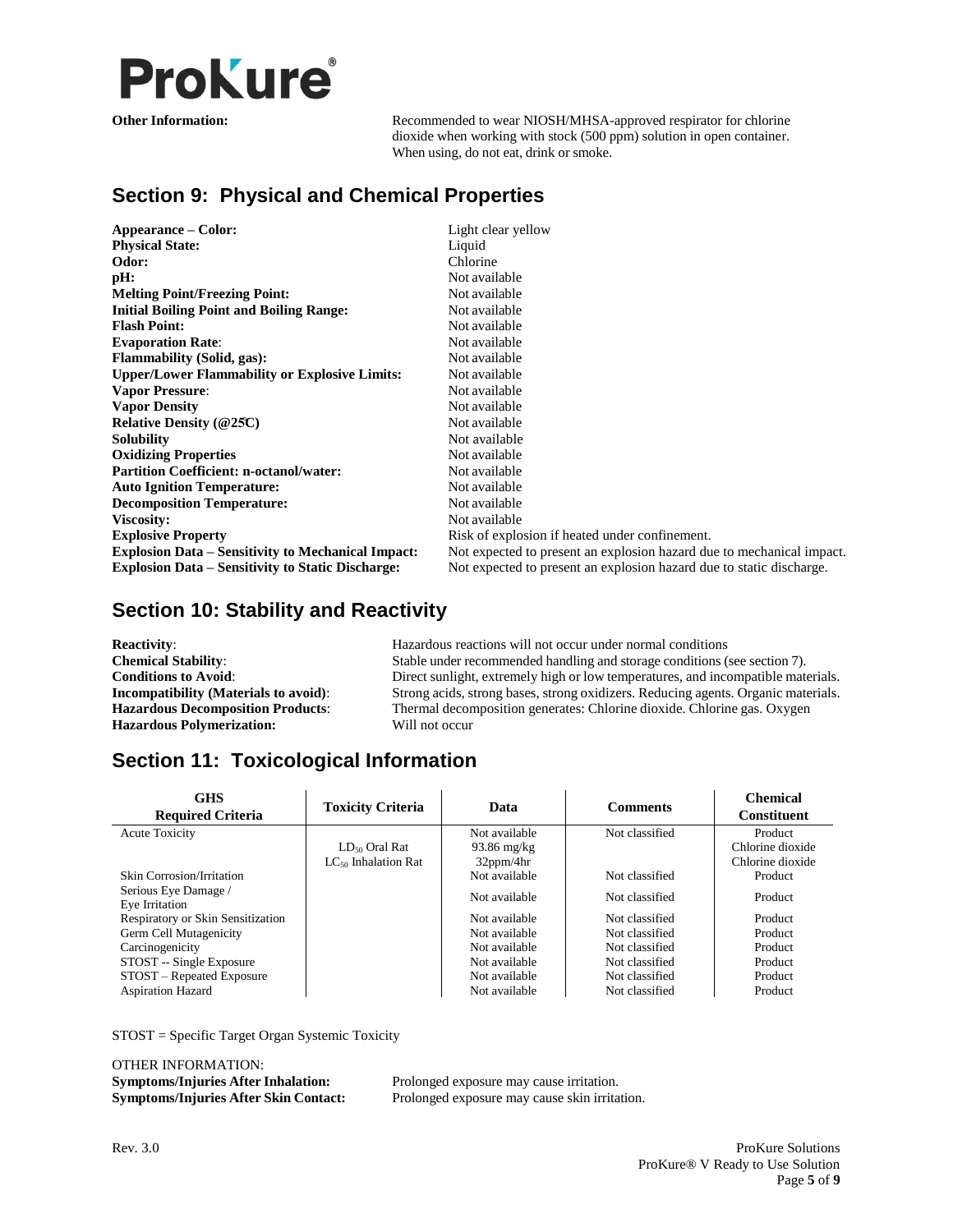

**Symptoms/Injuries After Eye Contact:** May cause slight irritation to eyes.<br> **Symptoms/Injuries After Ingestion:** May cause adverse effects. **Symptoms/Injuries After Ingestion:** May cause adv<br> **Chronic Symptoms:** None known. **Chronic Symptoms:** 

## **Section 12: Ecological Information**

#### **Toxicity**

**Ecology – General:** Not classified.

|                                | <b>Environmental Impacts</b>                                   | <b>Chemical Constituents</b> |
|--------------------------------|----------------------------------------------------------------|------------------------------|
| Toxicity                       | $LC_{50}$ Fish 1: 0.021mg/l (Brachydanio rerio or Danio rerio) | Chlorine dioxide             |
| Bioaccumulative potential      | Not available                                                  | Product                      |
| Persistence and degradability: | Not available                                                  | Product                      |
| Mobility in soil:              | Not available                                                  | Product                      |
| PBT and vPvB assessment:       | Not available                                                  | Product                      |
| Other adverse effects:         | Avoid release to the environment                               | Product                      |

## **Section 13: Disposal Considerations**

#### **Waste Disposal Recommendations:**

Dispose of contents/container in accordance with local, regional, national, territorial, provincial, and international regulations

#### **Additional Information:**

Contaminated packaging material should be disposed of as stated above for residues and unused product.

### **Ecology – waste materials:**

Avoid release to the environment

## **Section 14: Transport Information**

#### **In accordance with ICAO/IATA/DOT/TDG/IMDG**

| <b>UN Number:</b>                  | Not regulated for transport. |
|------------------------------------|------------------------------|
| <b>UN Proper Shipping Name:</b>    | Not regulated for transport. |
| <b>Transport Hazard Class(es):</b> | Not regulated for transport. |
| <b>Additional Information:</b>     | Not available                |
| <b>Transport by sea:</b>           | Not regulated for transport. |
| Air Transport:                     | Not regulated for transport. |
| In accordance with IATA/ICAO:      | Not regulated for transport. |
| In accordance with TDG:            | Not regulated for transport. |
|                                    |                              |

## **Section 15: Regulatory Information**

#### **US Federal Regulations**

TOXIC SUBSTANCES CONTROL ACT (TSCA) STATUS: Chlorine dioxide is listed on TSCA.

SUPERFUND AMENDMENTS AND REAUTHORIZATION ACT OF 1986 (SARA) Section 313 Chlorine dioxide is subject to Emission Reporting at 1.0%

### **US State Regulations:**

#### **Chlorine dioxide (CAS#10049-04-4)**

U.S. - California - SCAQMD - Toxic Air Contaminants - Non-Cancer Chronic

U.S. - California - Toxic Air Contaminant List (AB 1807, AB 2728)

U.S. - Colorado - Primary Drinking Water Regulations - Maximum Residual Disinfectant Level Goals (MRDLGs)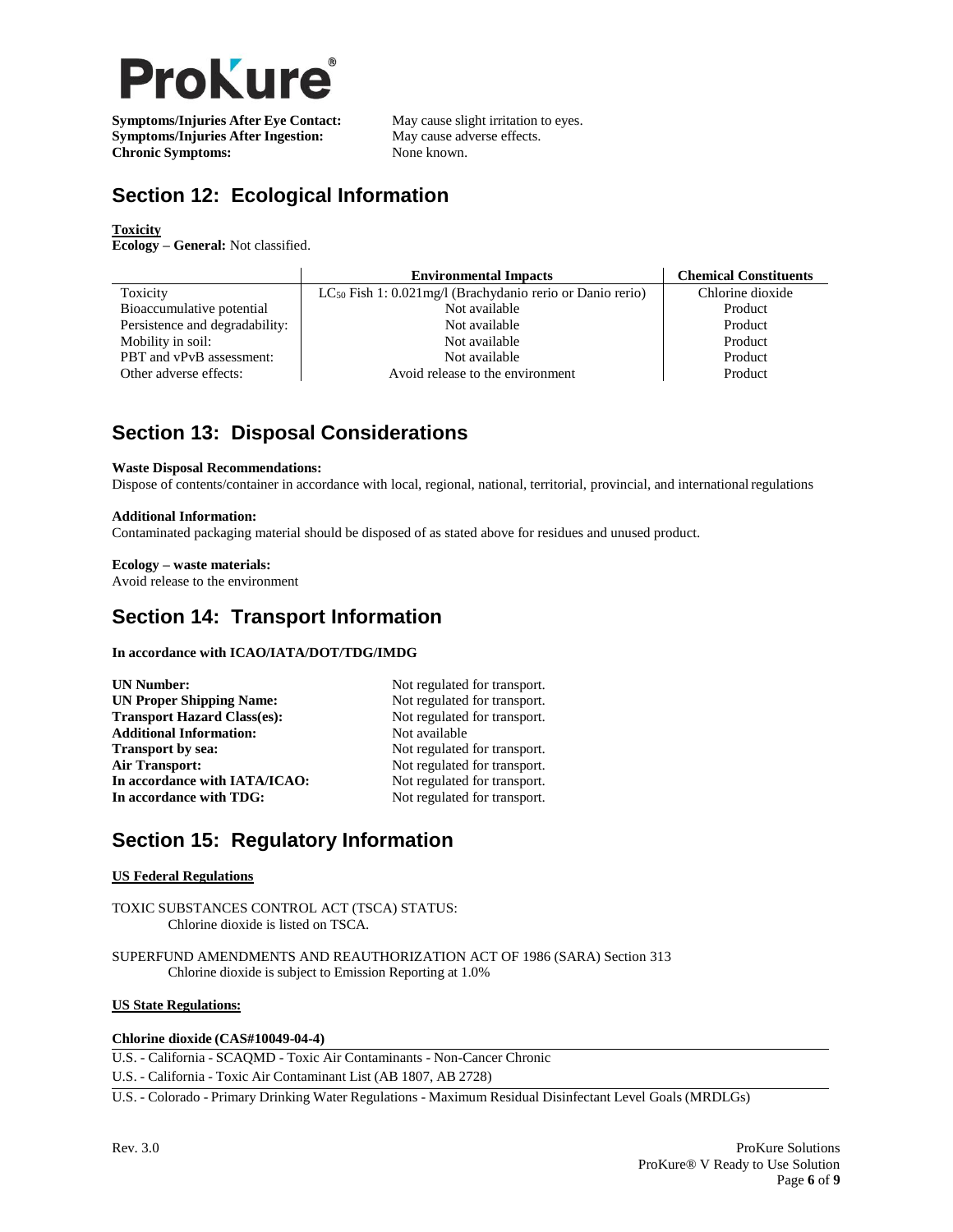# **Prokure**

- U.S. Colorado Primary Drinking Water Regulations Maximum Residual Disinfectant Levels (MRDLs)
- U.S. Connecticut Hazardous Air Pollutants HLVs (30min)
- U.S. Connecticut Hazardous Air Pollutants HLVs (8hr)
- U.S. Delaware Accidental Release Prevention Regulations Sufficient Quantities
- U.S. Delaware Accidental Release Prevention Regulations Threshold Quantities
- U.S. Delaware Accidental Release Prevention Regulations Toxic Endpoints
- U.S. Delaware Pollutant Discharge Requirements Reportable Quantities
- U.S. Georgia Drinking Water Maximum Residual Disinfectant Levels (MRDLs)
- U.S. Idaho Non-Carcinogenic Toxic Air Pollutants Acceptable Ambient Concentrations
- U.S. Idaho Non-Carcinogenic Toxic Air Pollutants Emission Levels (ELs)
- U.S. Idaho Occupational Exposure Limits -TWAs
- U.S. Louisiana Reportable Quantity List forPollutants
- U.S. Maine Air Pollutants Hazardous AirPollutants
- U.S. Massachusetts Drinking Water Maximum Contaminant Levels (MCLs)
- U.S. Massachusetts Drinking Water Maximum Residual Disinfectant Levels (MRDLs)
- U.S. Massachusetts Oil & Hazardous Material List Groundwater Reportable Concentration Reporting Category 1
- U.S. Massachusetts Oil & Hazardous Material List Groundwater Reportable Concentration Reporting Category2
- U.S. Massachusetts Oil & Hazardous Material List Reportable Quantity
- U.S. Massachusetts Oil & Hazardous Material List Soil Reportable Concentration Reporting Category 1
- U.S. Massachusetts Oil & Hazardous Material List Soil Reportable Concentration Reporting Category 2
- RTK U.S. Massachusetts Right To KnowList
- U.S. Massachusetts Toxics Use ReductionAct
- U.S. Michigan Occupational Exposure Limits -STELs
- U.S. Michigan Occupational Exposure Limits -TWAs
- U.S. Michigan Process Safety Management Highly Hazardous Chemicals
- U.S. Minnesota Chemicals of HighConcern
- U.S. Minnesota Hazardous Substance List
- U.S. Minnesota Permissible Exposure Limits -STELs
- U.S. Minnesota Permissible Exposure Limits -TWAs
- U.S. Missouri Drinking Water Maximum Residual Disinfectant Levels (MRDLs)
- U.S. Nebraska Drinking Water Maximum Residual Disinfectant Levels (MRDLs)
- U.S. New Hampshire Drinking Water Maximum Residual Disinfectant Levels (MRDLs)
- U.S. New Hampshire Regulated Toxic Air Pollutants Ambient Air Levels (AALs) 24-Hour
- U.S. New Hampshire Regulated Toxic Air Pollutants Ambient Air Levels (AALs) Annual
- U.S. New Jersey Discharge Prevention List of Hazardous Substances
- U.S. New Jersey Environmental Hazardous Substances List
- RTK U.S. New Jersey Right to Know
- U.S. New Jersey Special Health Hazards Substances List
- U.S. New Jersey TCPA Extraordinarily Hazardous Substances (EHS)
- U.S. New York Occupational Exposure Limits -TWAs
- U.S. Pennsylvania Drinking Water Maximum Residual Disinfectant Levels (MRDLs)
- RTK U.S. Pennsylvania RTK (Right to Know) Environmental Hazard List
- RTK U.S. Pennsylvania RTK (Right to Know)List
- U.S. Rhode Island Air Toxics Acceptable Ambient Levels 24-Hour
- U.S. Rhode Island Air Toxics Acceptable Ambient Levels Annual
- U.S. South Carolina Maximum Residual Disinfectant Levels (MRDLs)
- U.S. Tennessee Occupational Exposure Limits -STELs
- U.S. Tennessee Occupational Exposure Limits -TWAs U.S. Tennessee Occupational Exposure Limits -TWAs
- U.S. Texas Effects Screening Levels Long Term
- U.S. Texas Effects Screening Levels ShortTerm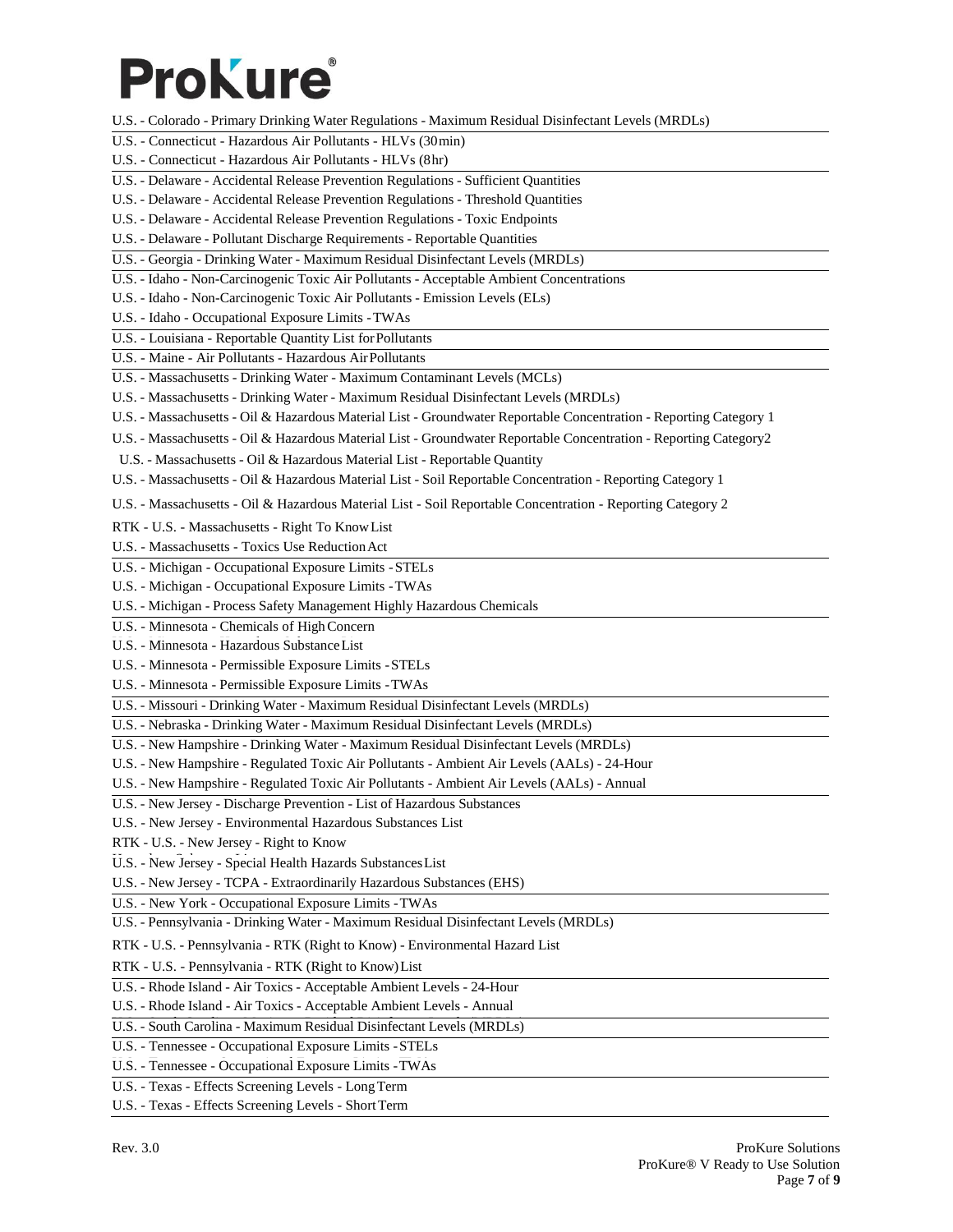## **Prokure**

- U.S. Utah Drinking Water Maximum Residual Disinfectant Levels (MRDLs)
- U.S. U.S. Vermont Permissible Exposure Limits -STELs Vermont Permissible Exposure Limits -STELs
- U.S. Vermont Permissible Exposure Limits -TWAs
- U.S. Washington Permissible Exposure Limits -STELs
- U.S. Washington Permissible Exposure Limits -TWAs
- U.S. West Virginia Water Quality Groundwater Standards Ceiling Concentrations
- U.S. Wisconsin Hazardous Air Contaminants All Sources Emissions From Stack Heights 25 Feet to Less Than 40 Feet
- U.S. Wisconsin Hazardous Air Contaminants All Sources Emissions From Stack Heights 25 Feet to Less Than 75 Feet
- U.S. Wisconsin Hazardous Air Contaminants All Sources Emissions From Stack Heights 75 Feet or Greater
- U.S. Wisconsin Hazardous Air Contaminants All Sources Emissions From Stack Heights Less Than 25 Feet

U.S. - Wyoming - Process Safety Management - Highly Hazardous Chemicals

### **Canadian Regulations**

#### **ProKure® V Ready to Use Solution**

WHMIS Classification | Uncontrolled product according to WHMIS classification criteria

#### **Chlorine dioxide (CAS#10049-04-4)**

| <b>DLS</b>                  | Listed on the Canadian DSL (Domestic Substance List)                                                                                                                                                                                               |
|-----------------------------|----------------------------------------------------------------------------------------------------------------------------------------------------------------------------------------------------------------------------------------------------|
| IDL.                        | Listed on the Canadian IDL (Ingredient Disclosure List) – Concentration 1.0%                                                                                                                                                                       |
| <b>WHMIS Classification</b> | Class $A - Compressed Gas$<br>Class $C - Oxidizing Material$<br>Class D Division 1 Subdivision $A - V$ ery toxic material causing immediate and serious toxic effects<br>Class $E -$ Corrosive Material<br>Class F – Dangerously Reactive Material |

This product has been classified in accordance with the hazard criteria of the Controlled Products Regulations (CPR) and the SDS contains all of the information required byCPR.

## **Section 16: Other Information**

#### **GHS Full Text Phrases**:

| Acute Tox. 1 (Inhalation: gas) | Acute toxicity (inhalation: gas) Category 1                      |
|--------------------------------|------------------------------------------------------------------|
| Aquatic Acute 1                | Hazardous to the aquatic environment - Acute Hazard Category 1   |
| Aquatic Chronic 1              | Hazardous to the aquatic environment - Chronic Hazard Category 1 |
| Compressed gas                 | Gases under pressure Compressed gas                              |
| Ox. Gas 1                      | Oxidizing gases Category 1                                       |
| Skin Corr. 1B                  | Skin corrosion/irritation Category 1B                            |
| H <sub>270</sub>               | May cause or intensify fire; oxidizer                            |
| H <sub>280</sub>               | Contains gas under pressure; may explode if heated               |
| H314                           | Causes severe skin burns and eye damage                          |
| H <sub>330</sub>               | Fatal if inhaled                                                 |
| H400                           | Very toxic to aquatic life.                                      |
| H410                           | Very toxic to aquatic life with long lasting effects             |

**NFPA Health Hazard**: 1 – Exposure could cause irritation but only minor residual injury even if no treatment is given.

**NFPA Fire Hazard:** 0 – Materials that will not burn.

**NFPA Reactivity:** 1 – Normally stable, but can become unstableat elevated temperatures and pressures or may react with waterwith some release of energy, but not violently.